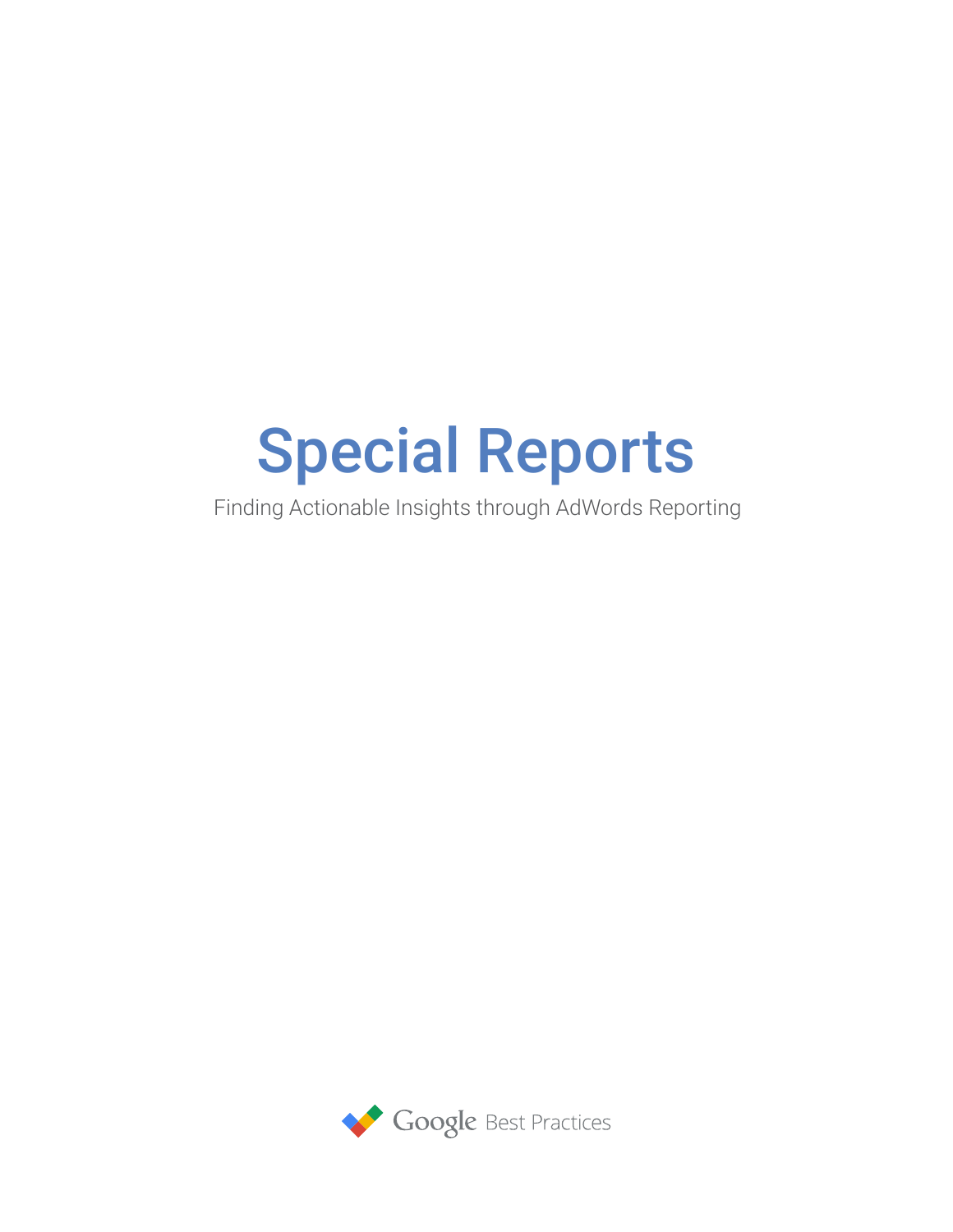# Introduction

We're closer than we've ever been to understanding which aspects of our marketing work. Impressions, clicks, conversions and more are all quantified and available for you to analyze. In most cases collecting the data isn't the problem — the challenge is making sense out of everything that's available.

Smart analysis and reporting in AdWords highlights what matters to you and your bottom line. That information can directly improve the performance of your account. This guide covers how to surface the right insights and turn those insights into action. We'll talk about important considerations as you analyze your AdWords performance, and then we'll cover how to turn your important analyses into truly special reports.

|                                                                                                                                                                                                                                      | Page 4  |
|--------------------------------------------------------------------------------------------------------------------------------------------------------------------------------------------------------------------------------------|---------|
|                                                                                                                                                                                                                                      | Page 5  |
|                                                                                                                                                                                                                                      | Page 8  |
|                                                                                                                                                                                                                                      | Page 12 |
| Reports Recap <b>Entitled Street and Tennish Contract Contract Contract Contract Contract Contract Contract Contract Contract Contract Contract Contract Contract Contract Contract Contract Contract Contract Contract Contract</b> | Page 14 |
|                                                                                                                                                                                                                                      |         |

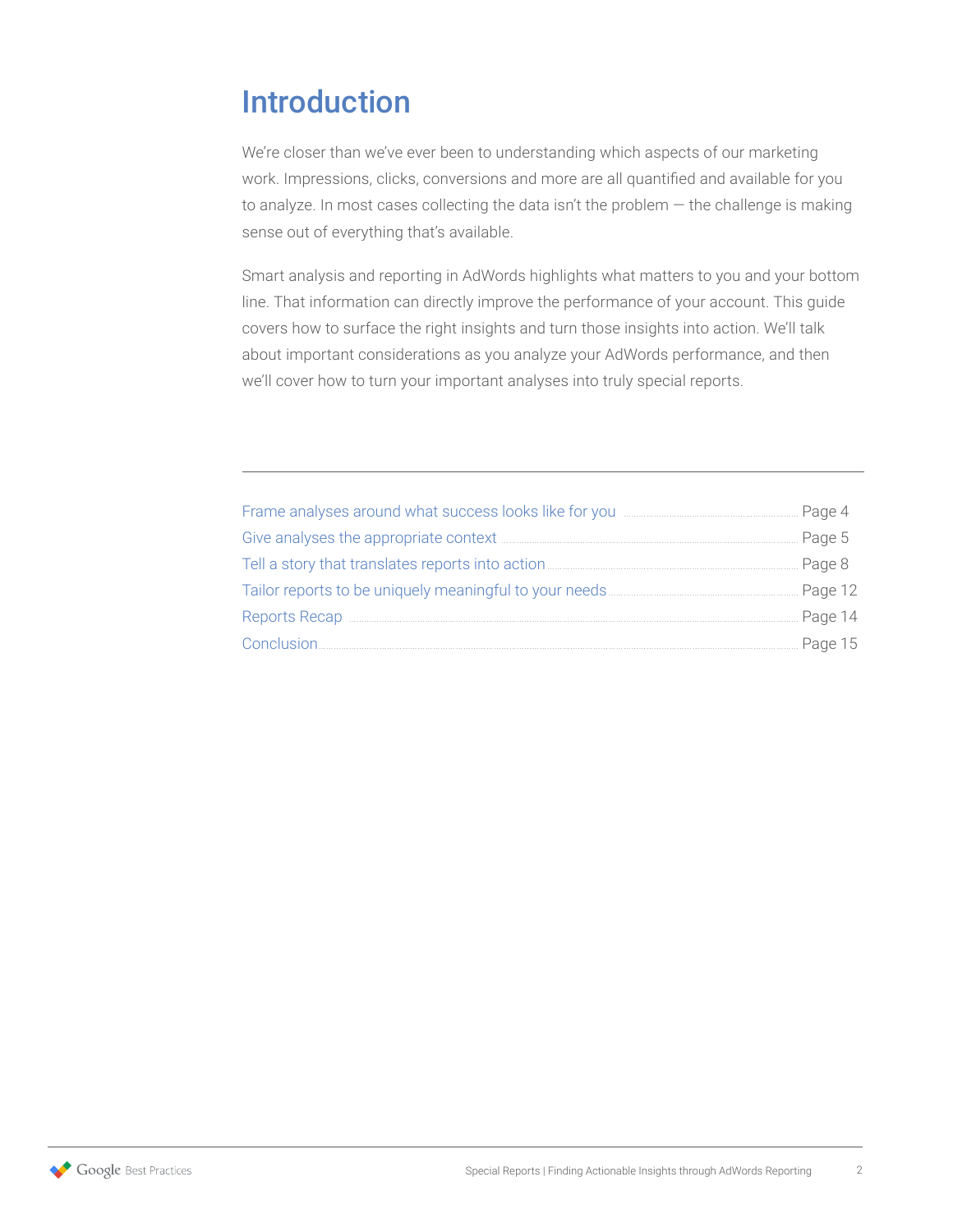#### Frame analyses around what success looks like for you

- 1. Define clear and consistent success metrics.  $\overline{\mathbb{R}^n}$ Why: *Without focusing on a clear goal it's easy to get lost in the details.*
- 2. Focus on insights that lead to changes that affect your success metrics.  $\Box$ Why: *Understanding what's happening in your account and why it may be happening is crucial to replicating successes and eliminating shortcomings.*

#### Give analyses the appropriate context

- 3. Detect anomalies in your account by being aware of baseline performance.  $\Box$ Why: *The earlier you spot anomalies in your performance, the quicker you can take advantage of new opportunities or fix poor performers.*
- $\mathcal{L}_{\mathcal{A}}$ 4. Choose the right time periods when analyzing performance. Why: *Context is important. Seasonality, strategy changes and external market pressures can influence performance.*
- 5. Ensure that your ratios have the right amount of data to be legitimate.  $\mathcal{L}^{\mathcal{L}}$ Why: *Early returns can be misleading. By waiting for enough data, you can be more confident that your changes are the right ones.*

#### Tell a story that translates reports into action

- $\Box$ 6. Filter your analyses and reports to focus on high-value areas. Why: *Appropriately placed filters can direct your attention to the details that will ultimately determine your success.*
- 7.  Segment your analyses and reports to highlight differences at every level of your account.  $\Box$ Why: *Looking at your data at the top level may obscure important differences that segments can reveal. Find efficiencies to exploit and inefficiencies to improve.*
- 8. Create line, bar and pie charts to better visualize your data.  $\overline{\phantom{a}}$ Why: *Pictures are often easier to comprehend than spreadsheets. Use charts to turn your data into a story that anyone can understand and act on.*

#### Tailor reports to be uniquely meaningful to your needs

- 9. Create custom columns that focus on what matters most.  $\overline{\mathbb{R}^n}$ Why: *It's easier to focus on performance drivers if your reports are customized to include specific metrics that you care about.*
- 10. Save your important, recurring analyses as reports.  $\Box$ Why: *Make it easy to repeatedly surface the insights that you find most valuable.*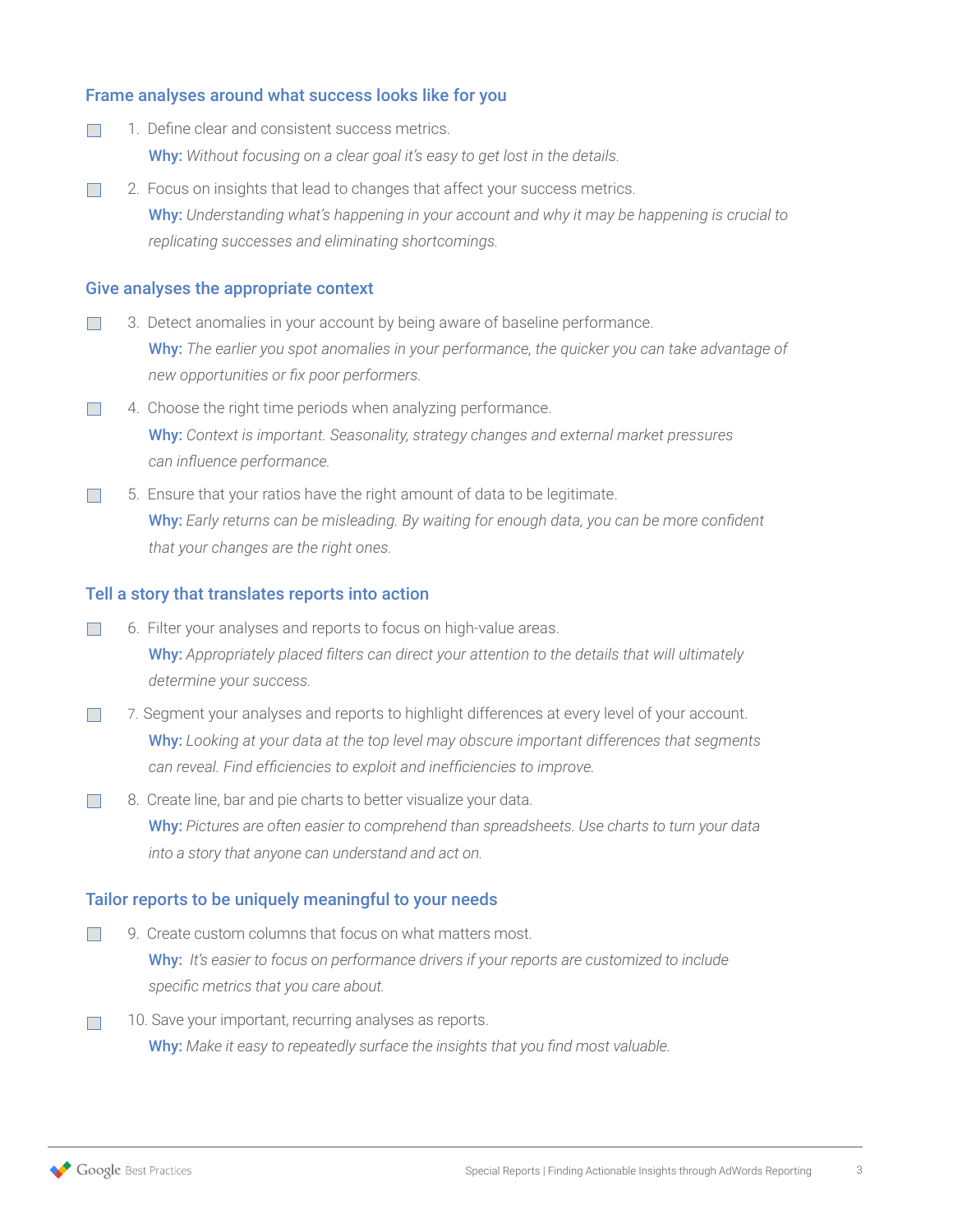# <span id="page-3-0"></span>Frame analyses around what success looks like for you and your account

An important first step toward successful analysis is knowing what success looks like for you. Use that as a guide as you navigate the entire analysis and reporting process.

#### 1. Define clear and consistent success metrics.

Everyone has goals for their AdWords accounts  $-$  a crucial part of using those goals successfully is consistency. Make your goals well-defined and stable. You don't need the same goal for every single aspect of your account. Customize your performance goals based on what your desired outcome is.

Ground your analyses in those specific success metrics. That's not to say you should only look at cost-per-acquisition (CPA) if that's your specific success metric. Instead, you should include secondary metrics that directly relate to that success metric. Cost-per-click (CPC) and conversion rate are going to affect what happens to your CPA, so they should be a part of your analysis.

There are plenty of different ways to gauge success in AdWords. No matter what it looks like for you, focus on what matters most. For example, clickthrough rate may affect your performance, but don't let it or any other secondary metrics distract you from your measure of success. Understand the relationship between supporting metrics and success metrics.

## 2. Focus on insights that lead to changes that affect your success metrics.

Once you have a clear sense of what success is for you, you can create analyses in AdWords to identify ways to improve performance. Connect secondary metrics to your primary success metric, and create analyses that lead to action.

It isn't enough to find something that's interesting. Find something interesting that also leads directly to optimizations for your account. If you start by understanding what's happening in your account, you can dig into the available metrics to uncover why something may be occurring. From there, take steps to replicate successes and eliminate shortcomings.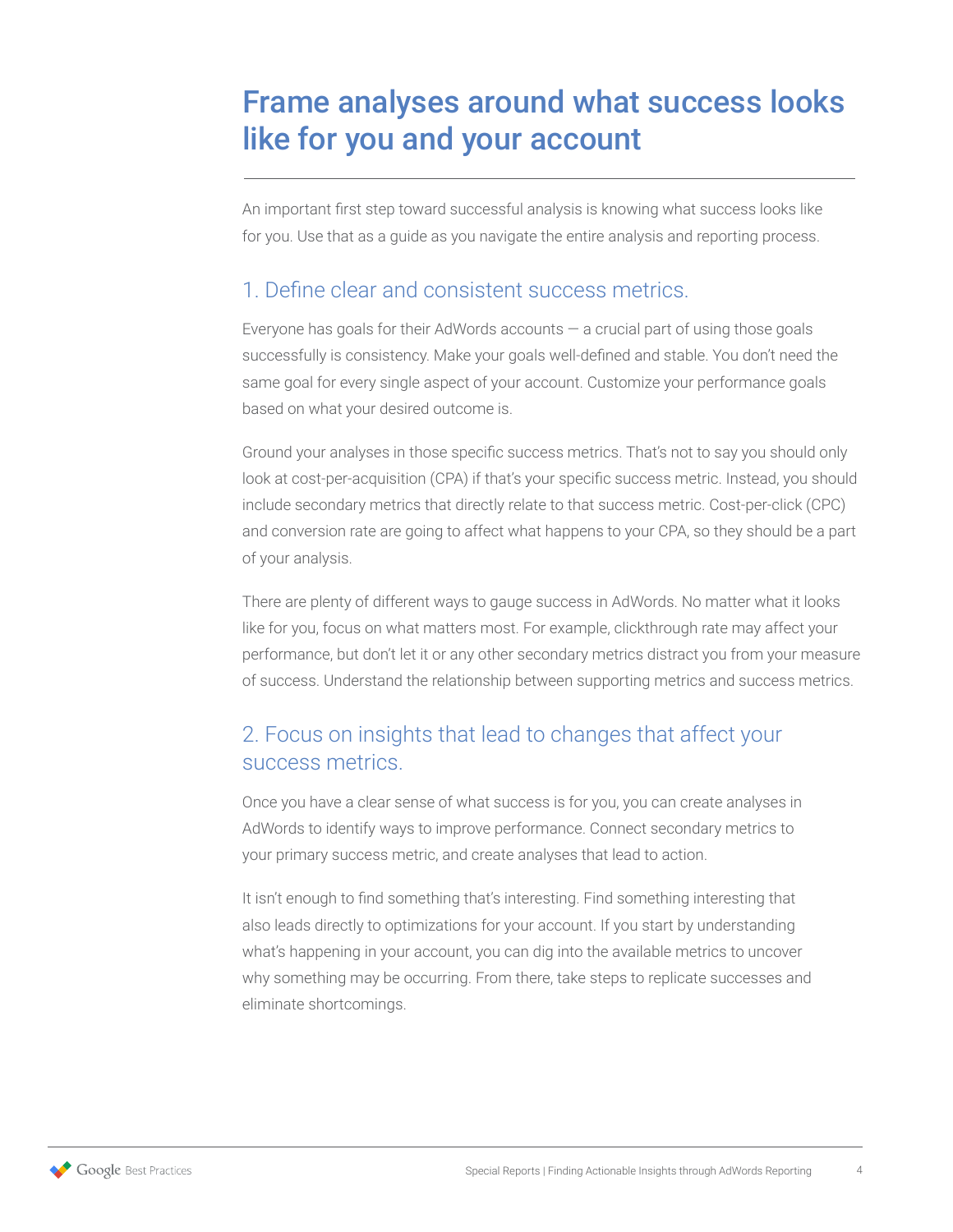<span id="page-4-0"></span>Here's a helpful example for an account that is all about driving growth. This account wants more leads. They've been adding keywords and exploring other channels like Display, but they think that their CTR could stand to be better on their existing search terms.

Report: Identify a high-value ad group in the account and run an ad report segmented by keyword:

| Ad                                                                                                                 | Search keyword                      | Clicks                             | Impressions            | <b>CTR</b>                          |         |
|--------------------------------------------------------------------------------------------------------------------|-------------------------------------|------------------------------------|------------------------|-------------------------------------|---------|
| Ad                                                                                                                 | Search keyword                      | $\overline{\phantom{a}}$           | $Clicks$ $\rightarrow$ | Impressions $\mathbf{\overline{v}}$ | $CTR -$ |
|                                                                                                                    |                                     |                                    |                        | $>= 100$                            |         |
| California Fine Dining<br>Fine Dining with a California Touch<br>Great Food, Wine & Atmosphere.<br>www.example.com | +north +ca +restaurants             |                                    | 35                     | 8,705                               | 0.40%   |
| California Fine Dining<br>Fine Dining with a California Touch<br>Great Food, Wine & Atmosphere.<br>www.example.com |                                     | +northern +california +restaurants | 24                     | 664                                 | 3.61%   |
| California Fine Dining<br>Fine Dining with a California Touch<br>Great Food, Wine & Atmosphere.<br>www.example.com | +northern +california +fine +dining |                                    | 22                     | 406                                 | 5.42%   |

This report will show which keywords are performing well with the current creatives and which ones aren't. After reviewing this you can update your ad rotation settings or even break out a new ad group to house the keywords that are below-average performers.

This is only one example, but it should help with the larger point. Start with your overall success metric (growth), create a report that illuminates a certain facet of that metric (CTR & growing your clicks from existing impressions), and use that report to drive action (creating new ad groups with more relevant ads).

## Give analyses the appropriate context

Along with being actionable, analyses should be grounded in the overall context of your account. Consider the world that your account is operating within.

## 3. Detect anomalies in your account by being aware of baseline performance.

Anomalies in performance, either good or bad, help you decide what actions you need to take. In order to detect outliers, you'll need awareness of what standard performance looks like. It's also important to understand the significance of those anomalies  $-$  are they one-day blips, or indications of a larger trend?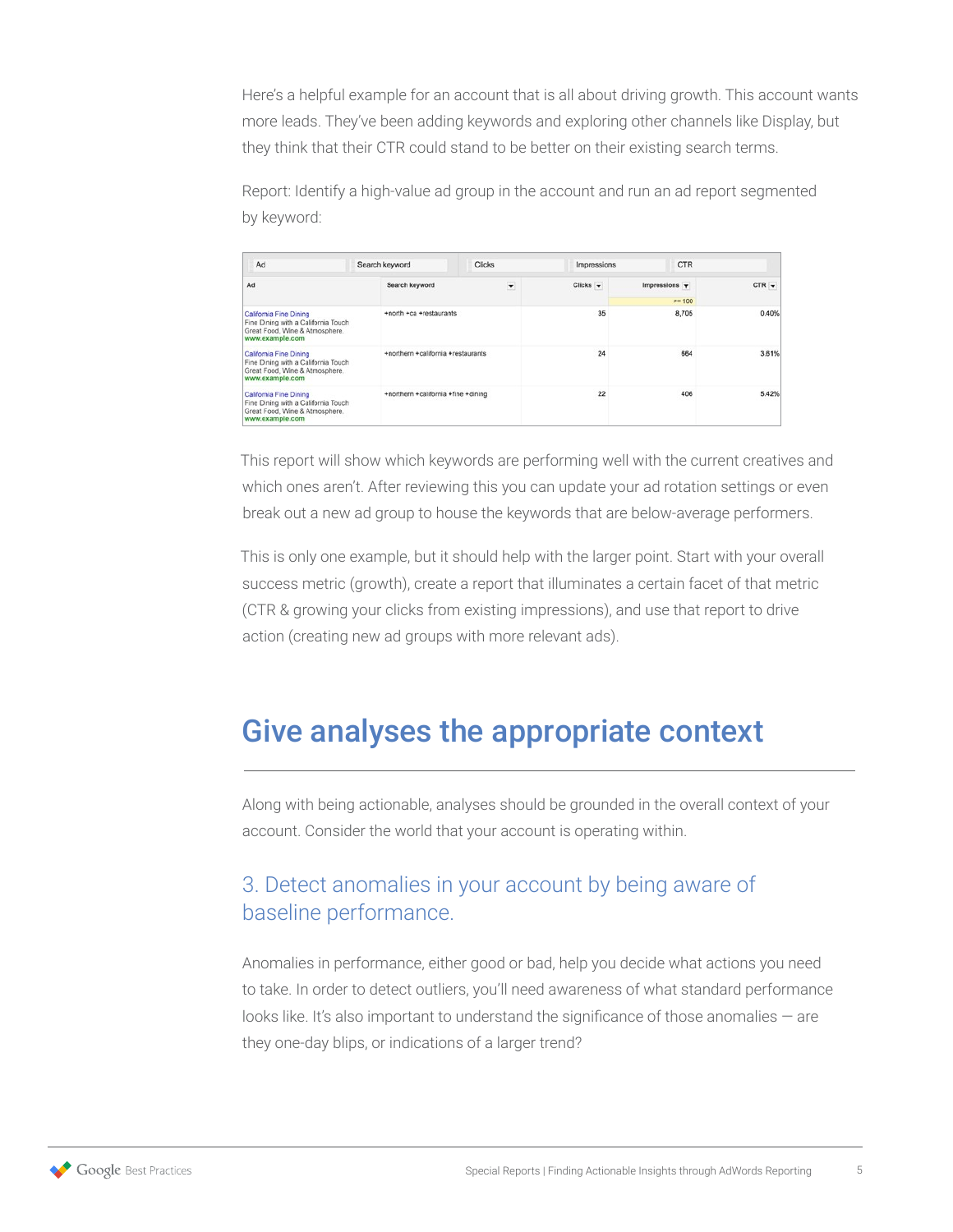The more history you have, the more familiar you should be with typical performance. There are natural ebbs and flows to performance due to things as simple as day of the week.

A particularly useful visualization to use when identifying baseline performance is time comparison on a line chart. Use it to focus on your most important metrics and see how performance is trending. Here's an example of the last 14 days [compared to the previous](https://support.google.com/adwords/answer/2454008)  [14 days:](https://support.google.com/adwords/answer/2454008)



#### TIP:

*Remember to factor in time lag when you're establishing baseline performance for conversion metrics. If it typically takes seven days for users to convert, wait at least seven days to review performance.*

#### TIP:

*The [top movers report](https://support.google.com/adwords/answer/2985776) will detect large changes in your account, some of which you may expect based on seasonality. Keep an eye on it to maintain awareness alongside your own viewing habits.*

Of the last 14 days in this example, 11 of them drove more conversions in the comparison time period than in the more recent two weeks. There was a holiday over that time period (Memorial Day in the US), but there might be something bigger going on. Set a baseline via time comparison and use that to identify anomalies that require more investigation. You can look at this week vs. last, this month vs. last, or the last 14 days as we did here. Once you identify anomalies, see what secondary metrics might be changing along with conversions and further understand why performance is trending differently from the baseline you've established.

Familiarize yourself with your performance, especially in the context of what you've done in the past and whatever external climate you may be in. The earlier you spot anomalies in performance, the quicker you can take advantage of new opportunities or fix poor performers.

## 4. Choose the right time periods when analyzing performance.

AdWords accounts are almost like living, breathing entities. They interact with the world around them and are affected by things like seasonality and external market pressures. Don't overreact to something that could actually be a result of a temporary, external event.

Although it's impossible to control for all changes at any given time, there are things that pop up time and again: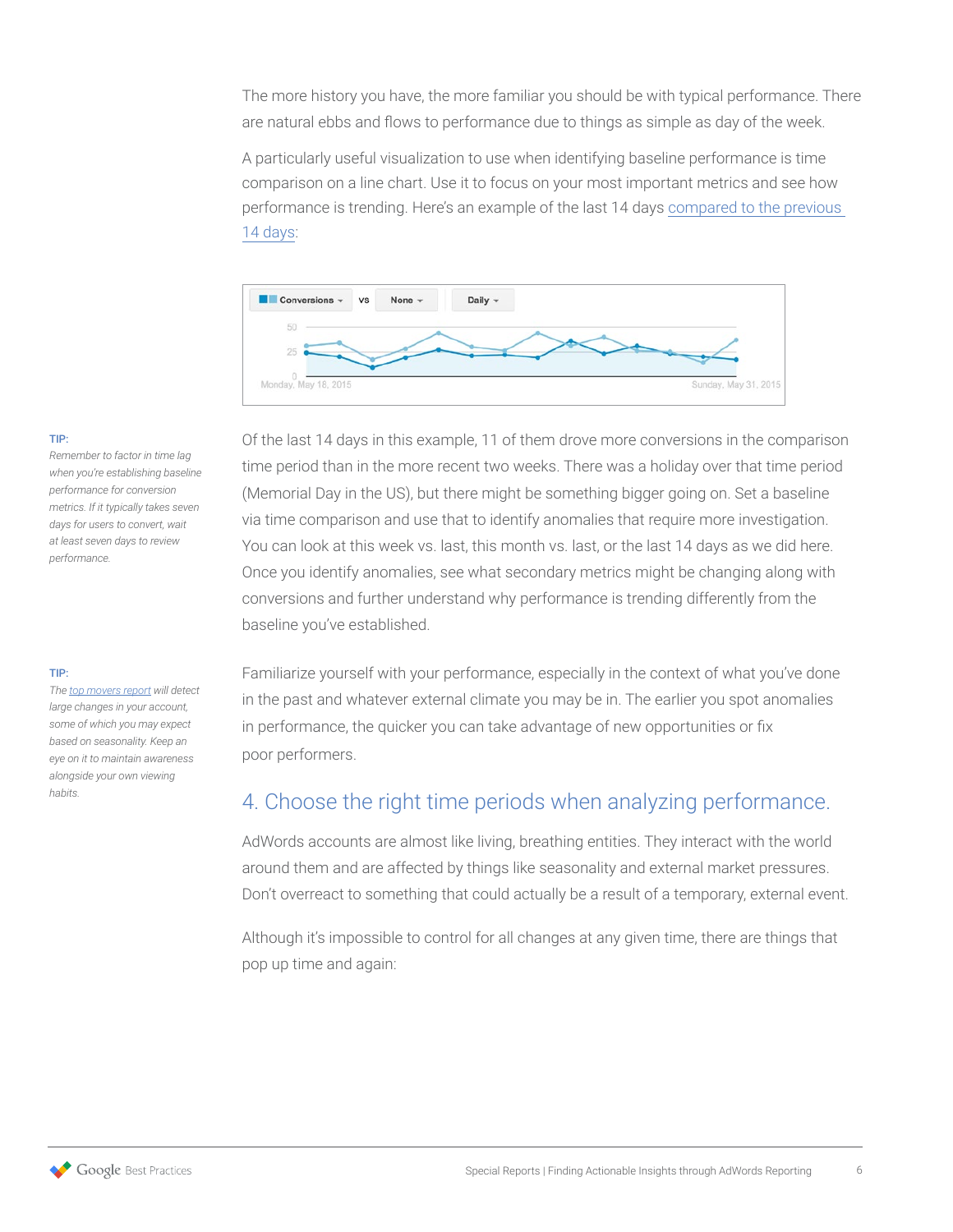| <b>External forces</b>                                                   | <b>Intra-company considerations</b>                                                                                                                                                       | <b>AdWords account changes</b>                                                                                                                           |
|--------------------------------------------------------------------------|-------------------------------------------------------------------------------------------------------------------------------------------------------------------------------------------|----------------------------------------------------------------------------------------------------------------------------------------------------------|
| Seasonality<br>Competition enters the<br>market<br>Days of the week<br>٠ | Promotions<br>$\bullet$<br>Other online/offline<br>٠<br>channels<br>Broken site<br>$\bullet$<br>Broken conversion<br>$\bullet$<br>tracking<br>Tracking/uploading<br>$\bullet$<br>CRM data | Ad changes<br>$\bullet$<br>Bid changes<br>٠<br>Budgetary ramp up<br>٠<br>or down<br>New targeting methods<br>$\bullet$<br>Conversion delays<br>$\bullet$ |

Awareness of the different external or internal pressures that could be affecting your numbers will allow you to choose the appropriate date ranges for running your analyses. As an example, if you're on a monthly budget, week-over-week comparisons won't be especially useful when you're ramping spend up or down the first and last weeks of each month.

A particularly valuable analysis to help understand external pressures is Auction insights. When you segment Auction insights by month you can get a view into what other advertisers are doing and how it overlaps with your own internal account changes. Use this analysis to stay on top of your competitive landscape. You can keep an eye on their aggression via bid changes, and you can also make changes based on who's entering or exiting the auctions that you care about.

| Display url domain ? | Impression $\downarrow$<br>share ? | Avg.<br>position<br>$\boldsymbol{\gamma}$ | Overlap<br>rate ? | <b>Position</b><br>above rate ? | Top of page<br>rate ? |
|----------------------|------------------------------------|-------------------------------------------|-------------------|---------------------------------|-----------------------|
| example.com          | 22.55%                             | 3.4                                       | 27.35%            | 13.82%                          | 51.04%                |
| Week of Apr 13, 2015 | 43.28%                             | 2.7                                       | 45.37%            | 17.93%                          | 60.91%                |
| Week of Apr 20, 2015 | 29.85%                             | 3.3                                       | 30.70%            | 11.67%                          | 52.46%                |
| Week of Apr 27, 2015 | < 10%                              | 5.9                                       | 8.85%             | 3.28%                           | 15.64%                |

## 5. Ensure that your ratios have the right amount of data to be legitimate.

An especially important piece of establishing context for your analyses is being confident that the insights you're generating are legitimate and reproducible. Are your numbers stable, or are they inflated/deflated because you haven't collected enough data points? This is going to come down to two key components:

- Do you have long enough time periods to have substantial data?
- Have you incorporated supporting data into your analyses? (Things like time lag for conversions)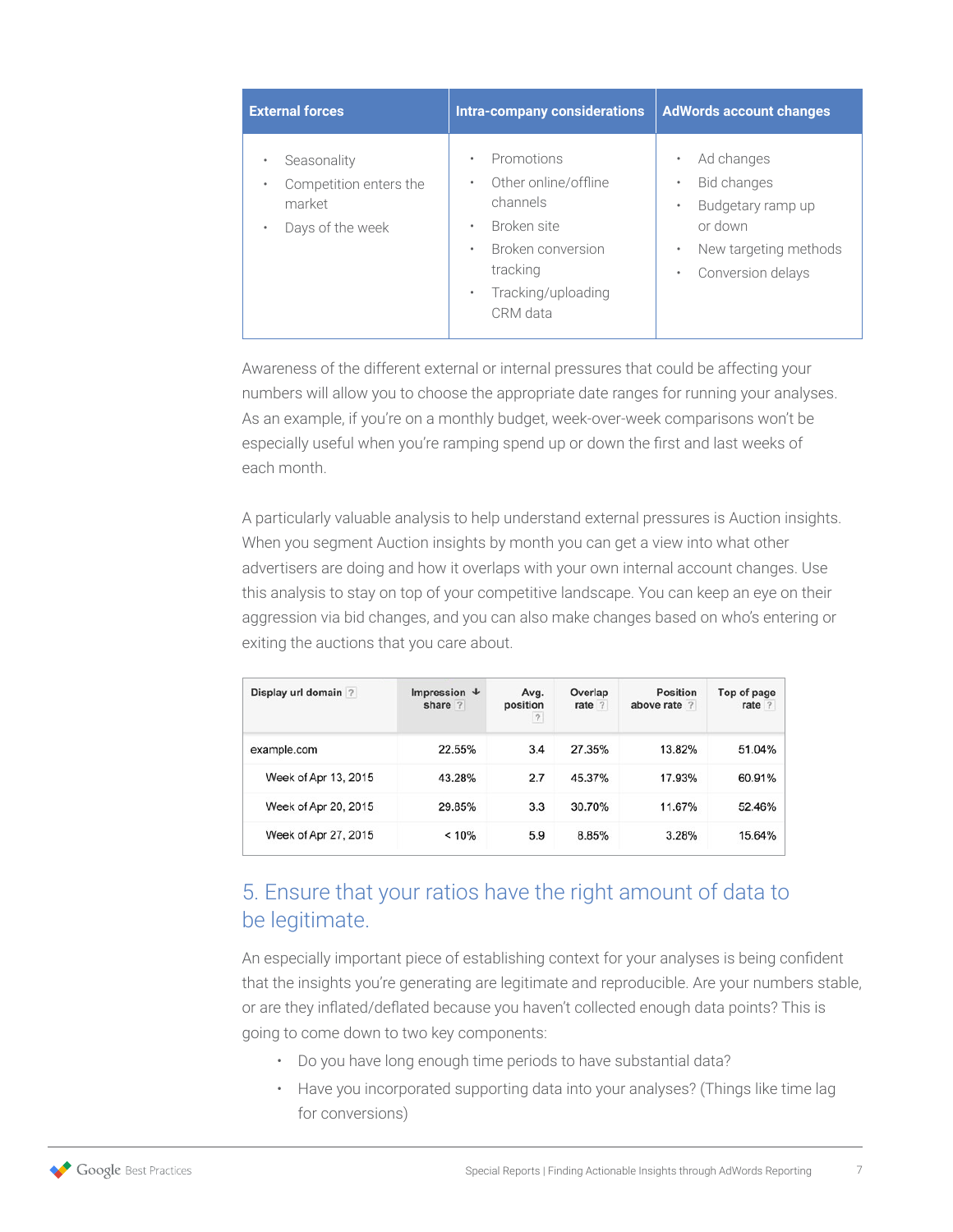<span id="page-7-0"></span>It's important to use analyses to drive action, and it's equally important that your analyses drive the right actions.

Early returns can be misleading. By waiting for enough data, you can be confident that the changes you make are corroborated by the facts. A new keyword may convert on the very first click that it drives (giving it a 100% conversion rate). That doesn't mean that it's now one of your top performing keywords. Sustained performance is what will determine that keyword's long-term value.

For example, imagine that you're testing out bidding a handful of your keywords to the top of the page for the first time. You'll want to wait on a couple of things: until you have enough clicks to make an informed decision, and also until your standard conversion time lag has passed before reviewing results.

| $\sim$ | $\sim$                 | $\overline{111}$ Table $\sim$ |         | 급 -                | $\pm$ $\sqrt{ }$                   |                  |            | Last month: May 1, 2015 - May 31, 2015 - |               | Reset          |              |
|--------|------------------------|-------------------------------|---------|--------------------|------------------------------------|------------------|------------|------------------------------------------|---------------|----------------|--------------|
|        | Search keyword         |                               |         | Top vs. other      |                                    |                  | Clicks     |                                          | Conversions   |                | Collar       |
|        |                        |                               |         |                    |                                    |                  | Conv. rate |                                          |               |                |              |
|        | Search keyword         |                               | $\cdot$ | Top vs. other      | Google search: Top, Google search: | $\cdot$<br>Other |            | Clicks <b>v</b><br>> 10                  | Conversions v |                | Conv. rate v |
|        | tennis lessons         |                               |         | Google search; Top |                                    |                  |            | 34                                       |               | $\circ$        | 0.00%        |
|        | tennis coach           |                               |         | Google search: Top |                                    |                  |            | 32                                       |               | 4              | 12.50%       |
|        | private tennis lessons |                               |         | Google search: Top |                                    |                  |            | 20                                       |               | Ō              | 0.00%        |
|        | learn to play tennis   |                               |         | Google search: Top |                                    |                  |            | 11                                       |               | $\overline{2}$ | 18.18%       |
|        | tennis school          |                               |         | Google search: Top |                                    |                  |            | 11                                       |               | $\circ$        | 0.00%        |

*Analysis generated on June 1, 2015*

| $\mathbf{r}$                               | $\sim$                 | $\overline{111}$ Table $\sim$ |                    | □ -                | $\pm$ $\sqrt{ }$                   |               | Last month: May 1, 2015 - May 31, 2015 - | Reset          |              |
|--------------------------------------------|------------------------|-------------------------------|--------------------|--------------------|------------------------------------|---------------|------------------------------------------|----------------|--------------|
|                                            | Search keyword         |                               |                    | Top vs. other      |                                    | <b>Clicks</b> |                                          | Conversions    | Colla        |
|                                            |                        |                               |                    |                    |                                    | Conv. rate    |                                          |                |              |
|                                            | Search keyword         |                               | ۰                  | Top vs. other      | Google search: Top, Google search: | $\mathbf{r}$  | Clicks <b>T</b>                          | Conversions -  | Conv. rate v |
|                                            |                        |                               |                    |                    |                                    | Other         | $>= 10$                                  |                |              |
|                                            | tennis lessons         |                               |                    | Google search: Top |                                    |               | 34                                       | 3              | 8.82%        |
|                                            | tennis coach           |                               |                    | Google search: Top |                                    |               | 32                                       | 6              | 18.75%       |
|                                            | private tennis lessons |                               |                    | Google search: Top |                                    |               | 20                                       | $\overline{2}$ | 10.00%       |
| Google search: Top<br>learn to play tennis |                        |                               | 11                 | $\overline{2}$     | 18.18%                             |               |                                          |                |              |
|                                            | tennis school          |                               | Google search: Top |                    |                                    |               | 11                                       |                | 9.09%        |

*Analysis generated on June 15, 2015 (after standard two week conversion time lag)*

Wait until you have the right information on hand before determining the final outcome.

# Tell a story that translates reports into action

Your reports need to be both actionable and compelling. If you have someone that signs off on your AdWords strategy, make her decision easy by creating the right kinds of reports: those that tell a story.

#### TIP:

*Keep in mind that conversions are back-dated to the day that the click happened. For example, if someone converts on May 21st, that conversion would be recorded when the ad was initially clicked on May 6th.*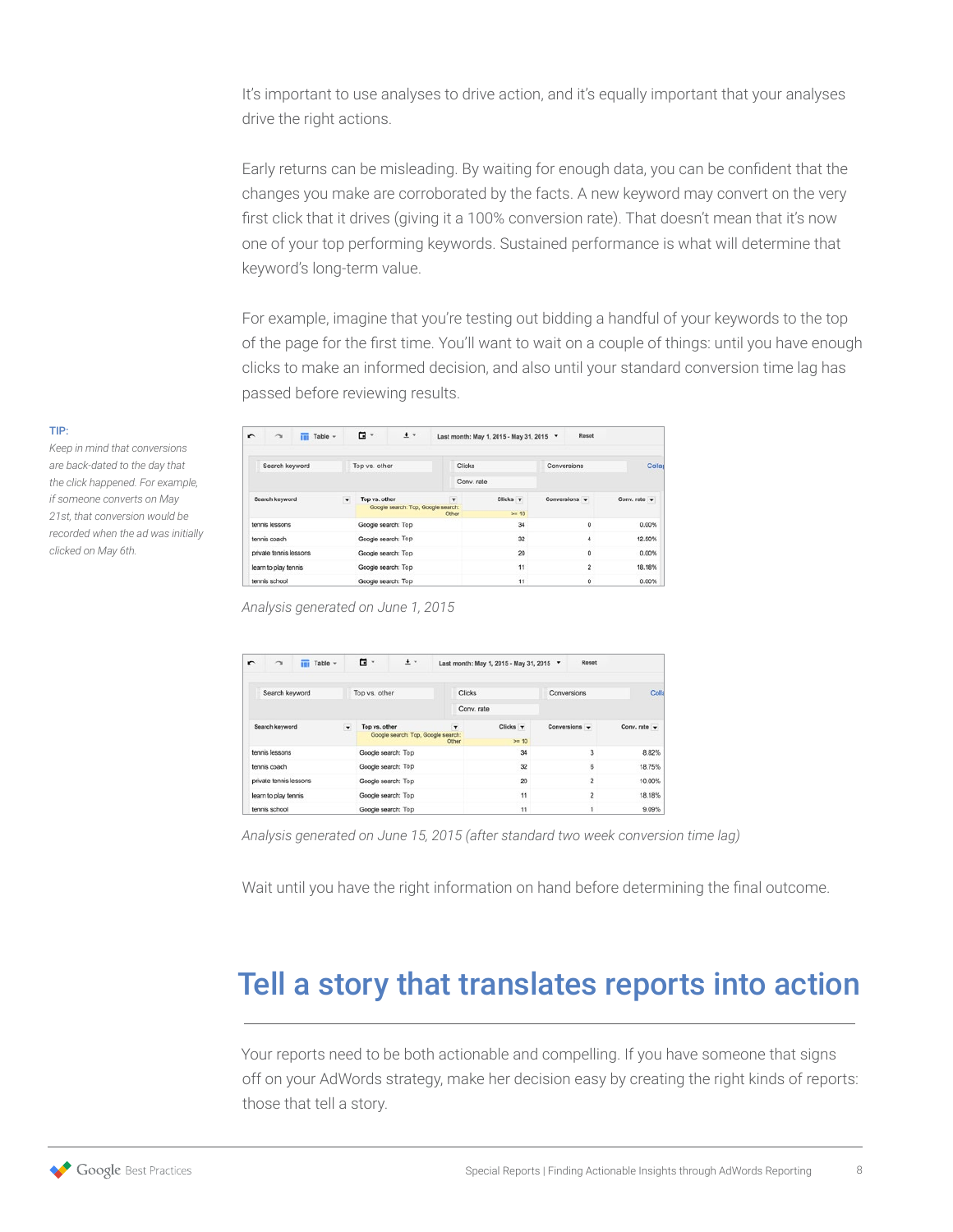## 6. Filter your analyses and reports to focus on high-value areas.

AdWords has an incredible amount of data, and a big part of good reporting is making sense of everything that's available. There's a fine line to walk between detailed insights and a data dump. Filter your reports to focus your reader's attention.

Think about what you and your managers or clients care about, and filter out everything else. Elevate your main takeaways by resisting the urge to be exhaustive. Your main report should cater exactly to what matters.

| All but removed campaigns = |   | Segment v<br>$Filter -$ | Columns v<br>$\overline{\phantom{a}}$ |
|-----------------------------|---|-------------------------|---------------------------------------|
| + Filter                    |   |                         |                                       |
| Cost<br>$\rightarrow$       | s | Cost                    |                                       |
| <b>Bidding Strategy</b>     | ٠ | Avg. CPC                |                                       |
| Change history              | × | Avg. CPM                |                                       |
| Gmail metrics               | ٠ | CTR                     | ìe                                    |
| Performance (Active View)   | ١ | Avg. position           |                                       |
| Impression share            | ٠ | <b>Clicks</b>           |                                       |
| Search Funnels              | × | Impressions             |                                       |
| Analytics                   | ٠ | Invalid clicks          |                                       |
| Conversions                 | × | Invalid click rate      |                                       |
| Performance                 | ٠ | <b>Relative CTR</b>     |                                       |

At nearly every level within AdWords you can apply thoughtful filters to shed new light on your performance. Filters based on volume remove clutter. Filters based on things like campaigns or networks can make your insights more meaningful. Whatever your needs are, there are filters that can help make your reports more straightforward.

As an example, let's say you're running an ad group report. Depending on your structure you may have thousands of ad groups, which makes it hard to focus. If you take that report, filter out Search Partners and Display Network performance to really focus on your Google. com ads, and then further filter to show ad groups with 1,000 impressions, you'll suddenly have a clearer sense of what actions you might want to take. It'll also be easier for you to prove your main point to anyone else who sees the report.

|                       |                | Reset   | Last 30 days: Mar 11, 2015 - Apr 9, 2015 - |       |                        | $\pm$ $\cdot$            | □ - | 而<br>Table +                                   |
|-----------------------|----------------|---------|--------------------------------------------|-------|------------------------|--------------------------|-----|------------------------------------------------|
| $\times$              |                |         |                                            |       |                        |                          |     | Network (with search partners): Google search. |
| Collap                | Impressions    |         | Clicks                                     |       |                        |                          |     | Ad group                                       |
|                       | Conversions    |         | <b>CTR</b>                                 |       |                        |                          |     |                                                |
|                       |                |         | Cost / conv.                               |       |                        |                          |     |                                                |
| Cost / conv. $\arrow$ | Conversions -  | $CTR +$ | Impressions <b>T</b>                       |       | $Clicks$ $\rightarrow$ | $\overline{\phantom{a}}$ |     | Ad group                                       |
|                       |                |         | $= 1000$                                   |       |                        |                          |     |                                                |
| \$34.88               | 164            | 1.29%   | 115,759                                    | 1,489 |                        |                          |     | Handyman                                       |
| \$42.40               | 128            | 3.51%   | 55,328                                     | 1,943 |                        |                          |     | Electrician                                    |
| \$22.55               | 44             | 5.74%   | 3,901                                      | 224   |                        |                          |     | Repairman                                      |
| *****                 | $\overline{a}$ |         | $-0.0000$                                  |       |                        |                          |     |                                                |

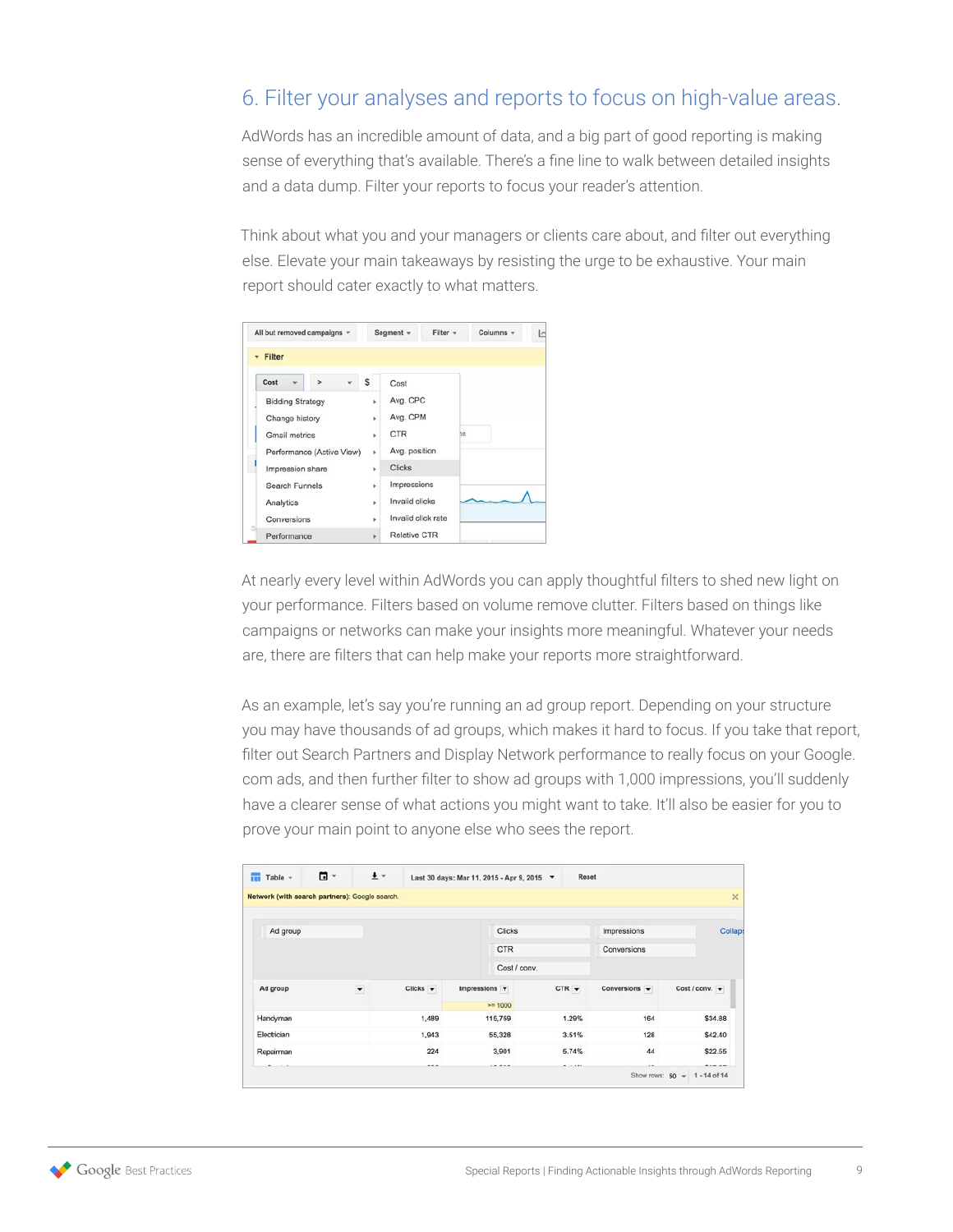## 7. Segment your analyses and reports to highlight differences at every level of your account.

While you use filters to eliminate unnecessary data points, use segments to unpack differences in performance that may be hiding in larger, aggregated numbers. Through segments, you can identify efficiencies to exploit and inefficiencies to improve upon. Segments are a great way to avoid interpreting data incorrectly. Averages and totals can be instructive, but they can also obscure a true, actionable insight that is buried in a bigger set of data.

Highlight the differences that exist across different segments, and use those differences to craft a story about what steps to take next.

There are lots of available segments to add to your reports, and each of them can be uniquely insightful depending on which report you've added them to:

- Time (day, week, hour of day, day of week, etc.)
- Conversions (name or category)
- Network
- Device
- Top vs. Other
- And more

If you're trying to understand people's device usage based on their surroundings, you can take a look at a device report segmented by time — in this case we'll use day of week. This report will show you how performance varies depending on what people are more likely to be doing at that moment. The differences you uncover can tell a specific, actionable story to your audience about how to update your strategy to get even more positive results. The middle of the week sees the best conversion rates on desktop, so you can be more aggressive at those times. You can also investigate different promotions to run to try and entice weekend users to convert more often.

| $\overline{\phantom{0}}$ | $\sim$  | Table -<br>m | 급 -         | $\pm$ $\sqrt{ }$ | Last month: May 1, 2015 - May 31, 2015 ▼ |        |             | Reset |       |
|--------------------------|---------|--------------|-------------|------------------|------------------------------------------|--------|-------------|-------|-------|
|                          |         |              |             |                  |                                          |        |             |       |       |
|                          | Device  |              | Day of week |                  | <b>Clicks</b>                            |        | Conversions |       | Colla |
|                          |         |              |             |                  | Conv. rate                               |        |             |       |       |
|                          | Desktop |              | Sunday      |                  |                                          | 97,763 |             | 2,048 | 2.09% |
|                          | Desktop |              | Monday      |                  |                                          | 83,239 |             | 1,657 | 1.99% |
|                          | Desktop |              | Tuesday     |                  |                                          | 31,103 |             | 1,684 | 5.41% |
|                          | Desktop |              | Wednesday   |                  |                                          | 35,738 |             | 1,636 | 4.58% |
|                          | Desktop |              | Thursday    |                  |                                          | 33,737 |             | 1,557 | 4.62% |
|                          | Desktop |              | Friday      |                  |                                          | 53,797 |             | 1,785 | 3.32% |
|                          | Desktop |              | Saturday    |                  |                                          | 96,564 |             | 1,802 | 1.87% |

TIP:

*If you want specific, self-defined buckets within your account, [create labels](https://support.google.com/adwords/answer/2475865) for keywords, ads or campaigns. Labels are a great way to slice your data into custom dimensions.*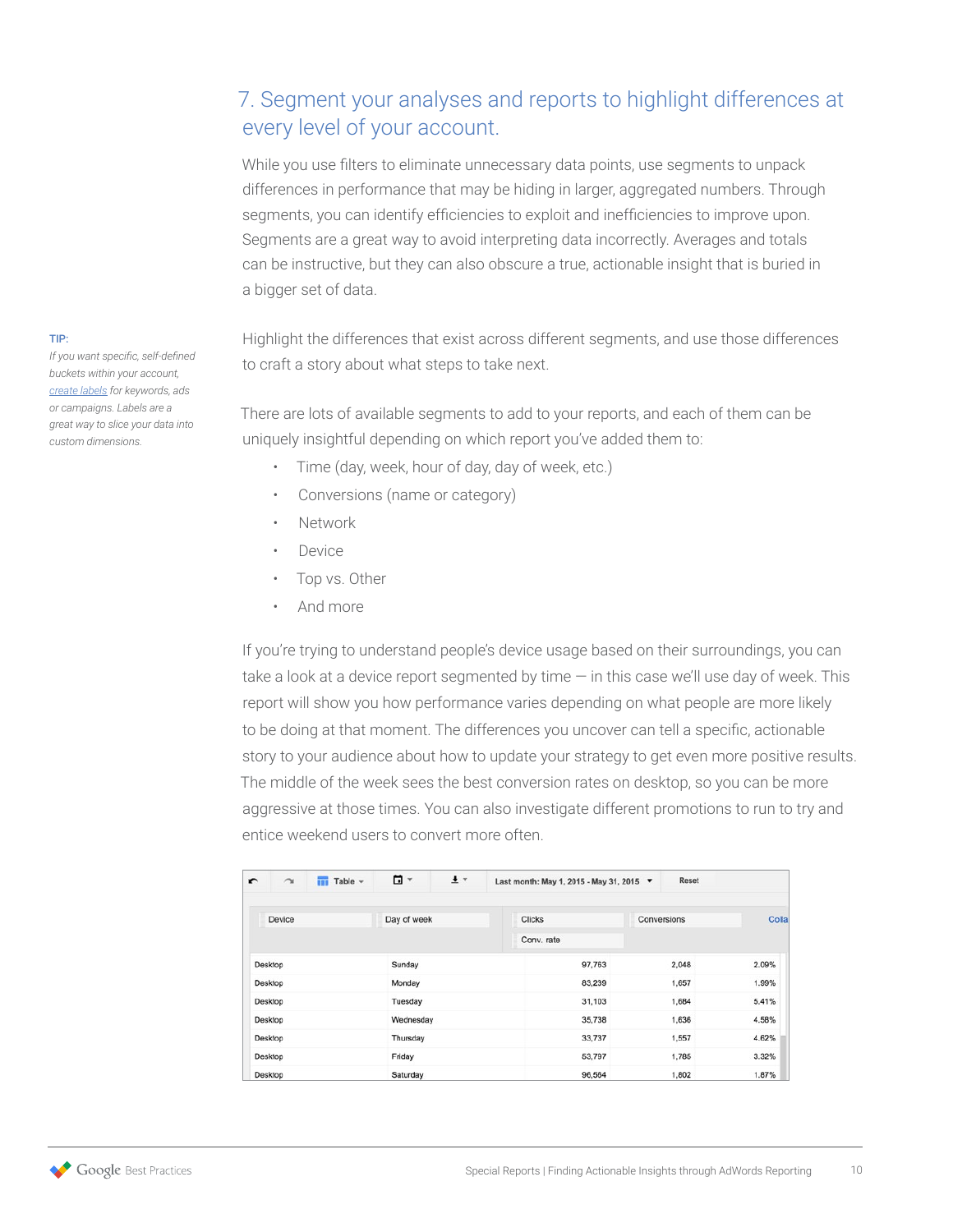### 8. Create line, bar and pie charts to better visualize your data.

While the numbers in the AdWords interface or a spreadsheet may have a certain undeniable appeal to those who spend all day working in their accounts, different audiences are going to have different expectations about what looks nice.

Adding visualization can be a crucial step when it comes time to prove a point. Take what may be immediately apparent to you in a data table, and transform it into something with universal appeal.

Use charts to turn your data into a story that anyone can understand and act on. Consider the difference between these two reports:

| $\sqrt{2}$      | $\sim$   | $\overline{111}$ Table $\sim$ | ۰<br>× | $\pm$ . | Custom: Jan 1, 2014 - Jul 31, 2014 - | Reset                   |                           |
|-----------------|----------|-------------------------------|--------|---------|--------------------------------------|-------------------------|---------------------------|
|                 | Month    |                               |        |         | Search Impr. share                   | Search Lost IS (rank)   | Search Lost IS (budget)   |
| Month           |          |                               |        |         | Search Impr. share                   | Search Lost IS (rank) - | Search Lost IS (budget) - |
|                 | Jan 2014 |                               |        |         | 87.65%                               | 12.35%                  | 0.00%                     |
|                 | Feb 2014 |                               |        |         | 80.50%                               | 19.50%                  | 0.00%                     |
|                 | Mar 2014 |                               |        |         | 83.22%                               | 16.78%                  | 0.00%                     |
|                 | Apr 2014 |                               |        |         | 80.52%                               | 19.48%                  | 0.00%                     |
|                 | May 2014 |                               |        |         | 78.90%                               | 21.10%                  | 0.00%                     |
|                 | Jun 2014 |                               |        |         | 72.32%                               | 27.68%                  | 0.00%                     |
| <b>Jul 2014</b> |          |                               |        |         | 65.76%                               | 34.24%                  | 0.00%                     |



You may look at the first table and think something is happening that you should keep an eye on. But if you look at the second chart you know that something is definitely occurring to erode your place in the auction.

Use the Report Editor to create line, bar and pie charts  $-$  all of which are going to be easier on the eyes than a spreadsheet. Make your report that much more compelling.

Not only are charts good for communicating insights you've discovered in a table, they can also be a great place to start the diagnosis process. Any differences or trends will be more likely to stand out. For example, if you make a table looking at clicks by device by month, it might be hard to see that mobile is on track to overtake desktop. If you put it in a line chart, though, you're likely to see that type of insight instantly.

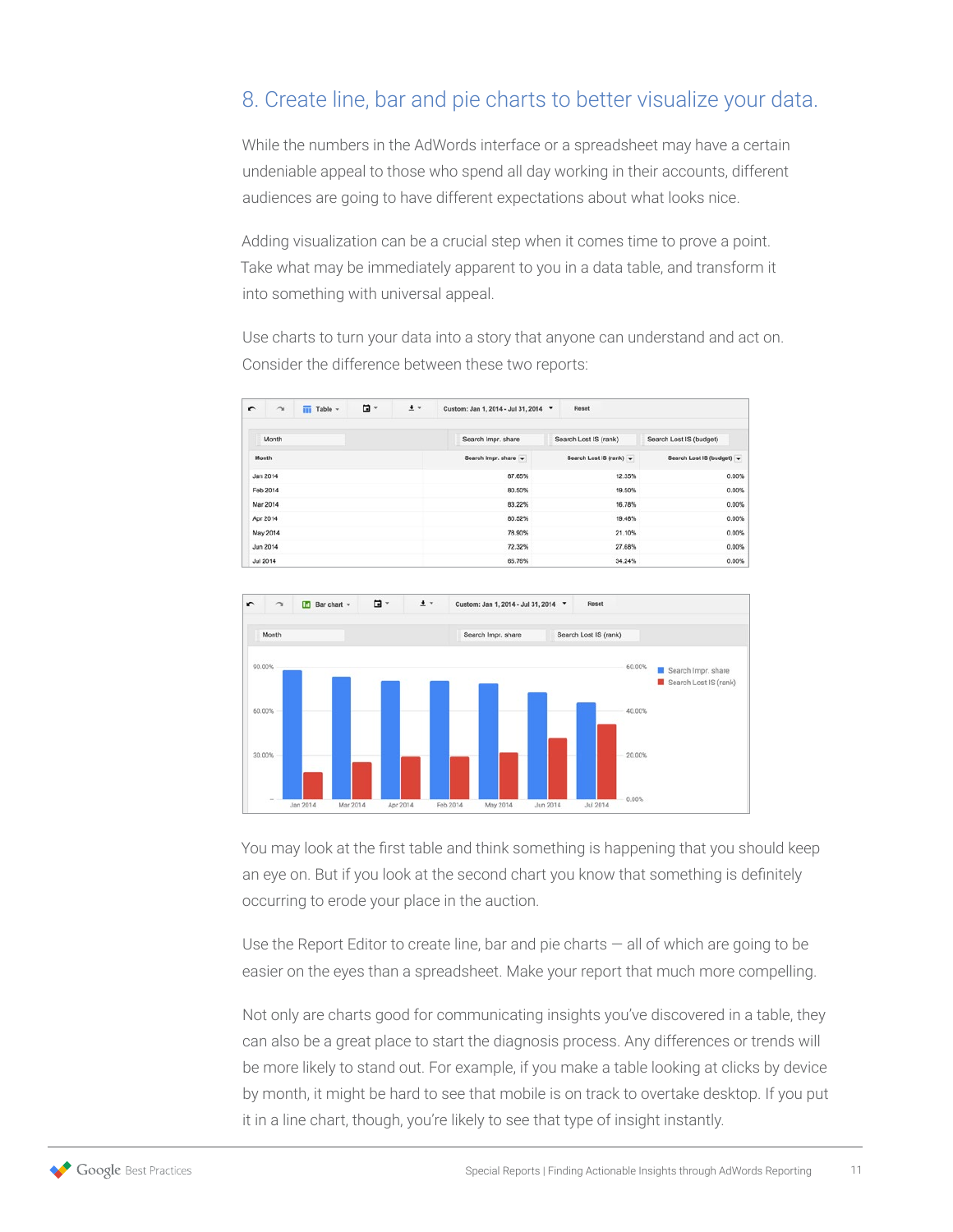# <span id="page-11-0"></span>Tailor reports to be uniquely meaningful to your needs

Customizing the reports that you develop will increase your efficiency and save you time.

### 9. Create custom columns that focus on what matters most.

Your success metrics should always be front and center in your reporting. It's easier to focus on your performance drivers if the data in your analyses and reports is customized to what you care about. A particularly powerful way to customize is to create your very own columns.

Through [custom columns](https://support.google.com/adwords/answer/3073556), you can tailor the presentation of your data so you can benefit from the information that is most important to you. Depending on the context of your report, you can create different custom metrics.

| Column description optional ?  |               |                                      |
|--------------------------------|---------------|--------------------------------------|
| Est. cross-device conv. v      |               |                                      |
|                                |               | Selected segment                     |
| Network (with search partners) | $\mathcal{R}$ | Device<br>ĸ                          |
| Device                         |               | Computers                            |
|                                | $\mathcal{D}$ | Mobile devices with full<br>browsers |
| Top vs. Other                  | $\mathcal{D}$ | Tablets with full browsers           |
| +1 annotations                 | $\gg$         |                                      |
| Conversions                    |               |                                      |
|                                |               |                                      |
|                                |               |                                      |

For example, if you are doing a detailed analysis of cross-device performance, you could create columns that contain cross-device conversions by device. That way your analysis will keep your key insights front and center, focusing on what you care about most.

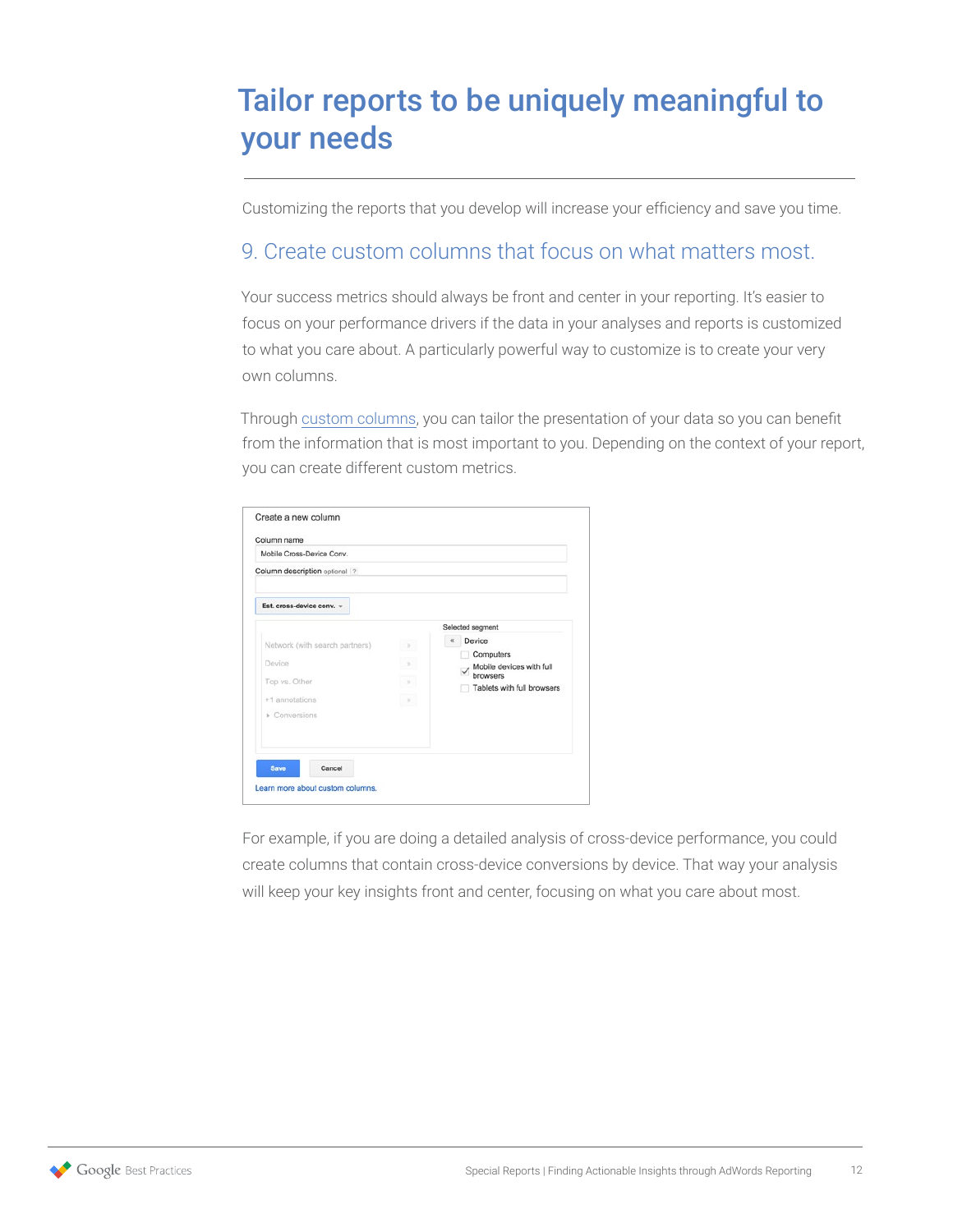### 10. Save your important, recurring analyses as reports.

Hold onto all of the actionable insights that you're driving. Make smart reporting a recurring process.

Just as there are lots of ways to customize your reports, there are also a lot of ways to [save those reports:](https://support.google.com/adwords/answer/2404176)

- Save different sets of columns on the Campaigns tab
- Schedule and email reports to yourself or anyone else in your account
- View customized, saved reports on the Reports tab
- Create higher-level reports across multiple accounts with manager [account reporting](https://support.google.com/adwords/answer/6139225?rd=2)

If you decide to email yourself certain reports, be sure that you're thoughtful about what to send. Make what you send valuable enough that each time it's delivered you feel justified when you open it. That's a good litmus test of a good report, too  $-$  would you open this report if it was emailed to you? If the answer is no, consider trying to improve what you're including in the report.

While we can't be sure what reports will be most important for you, there are certain ones that we see advertisers use often. They're the type of reports that you can rely on when you're performing standard maintenance in your account.

- [Search terms report](https://support.google.com/adwords/answer/2472708)
- [Geographic report](https://support.google.com/adwords/answer/2453994)
- Device report
- Hour of day report
- [Campaign details report](https://support.google.com/adwords/answer/2404036)
- [Ad group details report](https://support.google.com/adwords/answer/2404036#adgroupdata)
- [Paid & organic report](https://support.google.com/adwords/answer/3097241)

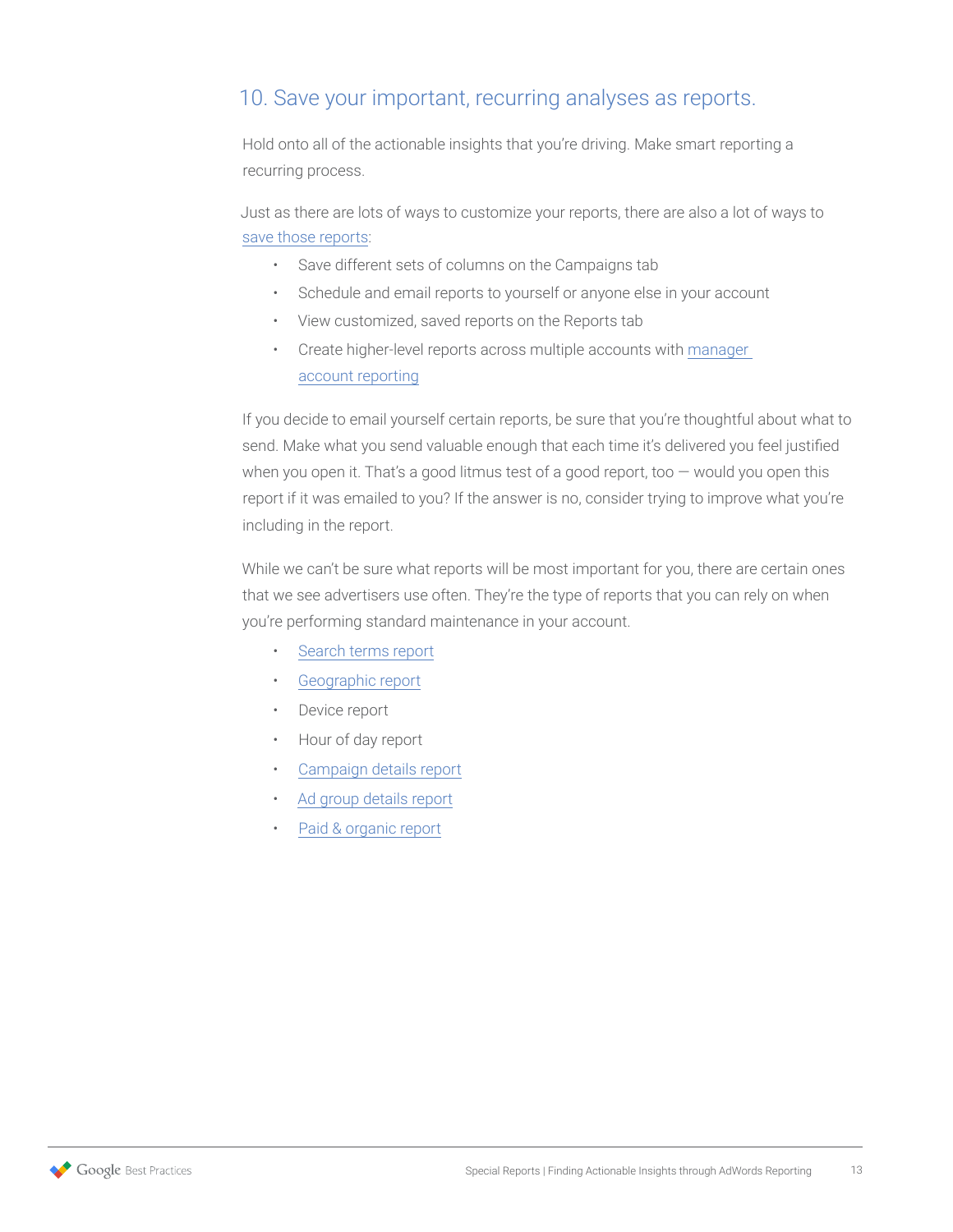# <span id="page-13-0"></span>Reports Recap

We've mentioned a lot of different reports throughout this guide, and here's a list of all of them. Use them as inspiration for the different reports that will be uniquely valuable (and actionable) for your own account.

| <b>Report to run</b>                                                                                  | Action to take after reviewing report                                                                                                                                                     |
|-------------------------------------------------------------------------------------------------------|-------------------------------------------------------------------------------------------------------------------------------------------------------------------------------------------|
| Ad report segmented by keyword.                                                                       | Give keywords that would benefit from further<br>customized ad text their own ad groups.                                                                                                  |
| Line chart for your main success<br>metric.                                                           | Jump in to diagnose and fix any issues that are out<br>of the ordinary.                                                                                                                   |
| Top movers report.                                                                                    | Know what's changing in your account and what some<br>possible causes could be.                                                                                                           |
| Auction insights segmented<br>by week.                                                                | Adjust your bidding and messaging based on the<br>changing competitive landscape.                                                                                                         |
| Keyword report segmented by<br>top vs. other.                                                         | Decide whether or not being more/less aggressive<br>on targeting the top of the page is driving the right<br>kind of traffic (after accounting for the appropriate<br>conversion delays). |
| Ad group report filtering out Search<br>Partners and Display, also filtered<br>for 1,000 impressions. | Decide ad tests based on performance on Google.com<br>ads specifically.                                                                                                                   |
| Device report segmented by<br>day of week.                                                            | Be more aggressive during high conversion rate days.<br>Consider promotions intended to increase conversion<br>rates during slow times.                                                   |
| Bar chart with search impression<br>share and lost IS by month.                                       | Communicate the effects of different tests to non-<br>AdWords audience. In this case, diagnose and fix any<br>impression share losses.                                                    |
| Maintenance reports that should be<br>set up & regularly emailed to you.                              | Make monthly optimizations centered on the recurring<br>insights you find most valuable.                                                                                                  |